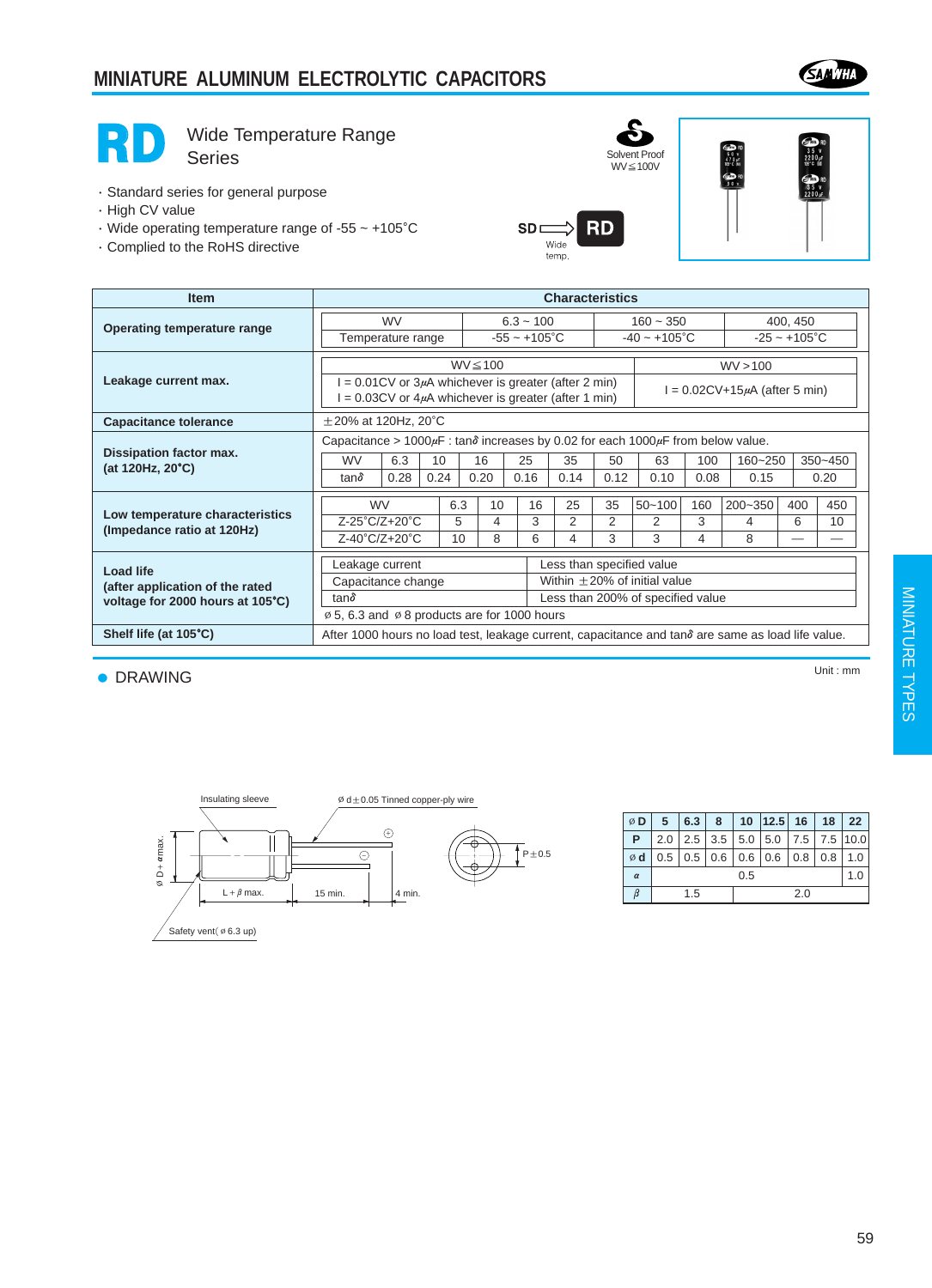

| <b>WV</b><br>$\mu$ F | 6.3                    | 10                    | 16                    | 25                    | 35                      | 50               | 63               | 100                               | 160                                     | 200              | 250              | 350              | 400              | 450              | 500              |
|----------------------|------------------------|-----------------------|-----------------------|-----------------------|-------------------------|------------------|------------------|-----------------------------------|-----------------------------------------|------------------|------------------|------------------|------------------|------------------|------------------|
| 2.2                  |                        |                       |                       |                       |                         | $5 \times 11$    | $5 \times 11$    | $5 \times 11$                     | $6.3 \times 11$                         | $6.3 \times 11$  | $6.3 \times 11$  | $8 \times 11.5$  | $8 \times 11.5$  | $10 \times 12.5$ |                  |
|                      |                        |                       |                       |                       |                         | 24               | 26               | 26                                | 23                                      | 23               | 23               | 28               | 28               | 27               |                  |
| 3.3                  |                        |                       |                       |                       |                         | $5 \times 11$    | $5 \times 11$    | $5 \times 11$                     | $6.3 \times 11$                         | $6.3 \times 11$  | $8 \times 11.5$  | $8 \times 11.5$  | $10 \times 12.5$ | $10 \times 16$   |                  |
|                      |                        |                       |                       |                       |                         | 29               | 32               | 32                                | 29                                      | 29               | 34               | 34               | 39               | 36               |                  |
| 4.7                  |                        |                       |                       |                       |                         | $5 \times 11$    | $5 \times 11$    | $5 \times 11$                     | $6.3 \times 11$                         | $8 \times 11.5$  | $8 \times 11.5$  | $10 \times 12.5$ | $10 \times 12.5$ | $10 \times 16$   | $10 \times 16$   |
|                      |                        |                       |                       |                       |                         | 35               | 38               | 38                                | 34                                      | 40               | 40               | 47               | 47               | 43               | 59               |
| 6.8                  |                        |                       |                       |                       |                         | $5 \times 11$    | $5 \times 11$    | $5 \times 11$                     | $8 \times 11.5$                         | $10 \times 12.5$ | $10 \times 12.5$ | $10 \times 16$   | $10 \times 16$   | $10 \times 20$   | $10 \times 16$   |
|                      |                        |                       |                       |                       |                         | 42               | 46               | 46                                | 49                                      | 56               | 56               | 62               | 62               | 56               | 72               |
| 10                   |                        |                       |                       |                       |                         | $5 \times 11$    | $5 \times 11$    | $5 \times 11$                     | $10 \times 12.5$                        | $10 \times 12.5$ | $10 \times 12.5$ | $10 \times 16$   | $10 \times 20$   | $12.5 \times 20$ | $12.5 \times 25$ |
|                      |                        |                       |                       |                       |                         | 51               | 56               | 56                                | 68                                      | 68               | 68               | 75               | 82               | 80               | 88               |
| 15                   |                        |                       |                       |                       |                         | $5 \times 11$    | $5 \times 11$    | $6.3 \times 11$                   | $10 \times 16$                          | $10 \times 16$   | $10 \times 16$   | $10 \times 20$   | 12.5 × 20        | $12.5 \times 25$ | $12.5 \times 30$ |
|                      |                        |                       |                       |                       |                         | 62               | 68               | 78                                | 92                                      | 92               | 92               | 100              | 118              | 107              | 115              |
| 22                   |                        |                       |                       |                       |                         | $5 \times 11$    | $5 \times 11$    | $6.3 \times 11$                   | $10 \times 16$                          | $10 \times 16$   | $10 \times 20$   | $12.5 \times 20$ | 12.5 × 25        | $16 \times 25$   | $16 \times 25$   |
|                      |                        |                       |                       |                       |                         | 75               | 83               | 95                                | 111                                     | 111              | 121              | 143              | 155              | 144              | 159              |
| 33                   |                        |                       |                       |                       |                         | $5 \times 11$    | $6.3 \times 11$  | $8 \times 11.5$                   | $10 \times 20$                          | $10 \times 20$   | $12.5 \times 20$ | $12.5 \times 25$ | $16 \times 25$   | $16 \times 31.5$ | $16 \times 31.5$ |
|                      |                        |                       |                       |                       |                         | 92               | 116              | 137                               | 149                                     | 149              | 175              | 190              | 211              | 193              | 207              |
| 47                   |                        |                       |                       |                       | $\star$ 5 $\times$ 11   | $\star$ 6.3×11   | $6.3 \times 11$  |                                   | $10 \times 12.5$ 12.5 $\times$ 20       | $12.5 \times 20$ | $12.5 \times 25$ | $16 \times 25$   | $16 \times 31.5$ | $16 \times 35.5$ | $18 \times 31.5$ |
|                      |                        |                       |                       |                       | 96                      | 127              | 139              | 190                               | 208                                     | 208              | 227              | 252              | 276              | 242              | 261              |
| 68                   |                        |                       |                       | $\star$ 5 $\times$ 11 | $6.3 \times 11$         | $8 \times 11.5$  | $8 \times 11.5$  | $10 \times 16$                    | $12.5 \times 25$                        | $16 \times 20$   | $16 \times 25$   | $16 \times 31.5$ | 18 × 35.5        | $18 \times 40$   | $18 \times 31.5$ |
|                      |                        |                       |                       | 108                   | 132                     | 180              | 197              | 251                               | 273                                     | 279              | 303              | 332              | 373              | 352              | 335              |
| 100                  |                        |                       | $\star$ 5 $\times$ 11 | $6.3 \times 11$       | $\cdot$ 6.3 $\times$ 11 | $8 \times 11.5$  | $8 \times 11.5$  | $10 \times 20$                    | $12.5 \times 25$                        | $16 \times 25$   | $16 \times 31.5$ | $18 \times 35.5$ | $18 \times 40$   | $22 \times 41$   |                  |
| 150                  |                        |                       | 119                   | 151                   | 160                     | 218              | 239              | 332                               | 331                                     | 368              | 402              | 407              | 427              | 486              |                  |
|                      |                        | $5 \times 11$         | $6.3 \times 11$       | $6.3 \times 11$       | $8 \times 11.5$         | $10 \times 12.5$ |                  | $10 \times 12.5$ 12.5 $\times$ 20 | $16 \times 25$                          | $16 \times 35.5$ | $18 \times 35.5$ | $18 \times 40$   | $22 \times 41$   |                  |                  |
|                      |                        | 134                   | 167                   | 185                   | 231                     | 310              | 340              | 477                               | 450                                     | 517              | 554              | 523              | 596              |                  |                  |
| 220                  | $5 \times 11$          | $\star$ 5 $\times$ 11 | $• 6.3 \times 11$     | $8 \times 11.5$       | $8 \times 11.5$         | $10 \times 12.5$ | $10 \times 16$   | $12.5 \times 25$                  | $16 \times 31.5$                        | $18 \times 35.5$ | $18 \times 40$   | $22 \times 41$   |                  |                  |                  |
|                      | 146                    | 162                   | 203                   | 264                   | 280                     | 376              | 451              | 630                               | 596                                     | 671              | 694              | 721              |                  |                  |                  |
| 330                  | $\star$ 6.3×11         | $• 6.3 \times 11$     | $8 \times 11.5$       | $8 \times 11.5$       | $10 \times 12.5$        | $10 \times 16$   | $10 \times 20$   | $16 \times 25$                    | $18 \times 35.5$                        | $18 \times 40$   | $22 \times 41$   |                  |                  |                  |                  |
|                      | 206                    | 228                   | 293                   | 324                   | 399                     | 504              | 603              | 856                               | 822                                     | 850              | 968              |                  |                  |                  |                  |
| 470                  | $• 6.3 \times 11$      | $6.3 \times 11$       | $8\times 11.5$        | $10 \times 12.5$      | $10 \times 16$          | $10 \times 20$   | $12.5 \times 20$ | $16 \times 25$                    | $18 \times 40$                          | $22 \times 41$   |                  |                  |                  |                  |                  |
|                      | 246                    | 272                   | 349                   | 449                   | 521                     | 657              | 844              | 1021                              | 1015                                    | 1155             |                  |                  |                  |                  |                  |
| 680                  | $8 \times 11.5$        | 10×12.5               | $10 \times 12.5$      | $10 \times 16$        | $12.5 \times 16$        | $12.5 \times 20$ | $12.5 \times 25$ | $16 \times 31.5$                  | $22 \times 41$                          |                  |                  |                  |                  |                  |                  |
|                      | 348                    | 449                   | 488                   | 591                   | 740                     | 927              | 1107             | 1344                              | 1390                                    |                  |                  |                  |                  |                  |                  |
| 1000                 | $8 \times 11.5$        | 10×12.5               | $10 \times 16$        | $10 \times 20$        | $12.5 \times 20$        | $12.5 \times 25$ | $16 \times 25$   | $18 \times 40$                    |                                         |                  |                  |                  |                  |                  |                  |
|                      | 422                    | 544                   | 648                   | 782                   | 974                     | 1226             | 1490             | 1925                              |                                         |                  |                  |                  |                  |                  |                  |
| 1500                 | $10 \times 16$         | $10 \times 16$        | $12.5 \times 16$      | $12.5 \times 20$      | $16 \times 20$          | $16 \times 25$   | $16 \times 35.5$ |                                   |                                         |                  |                  |                  |                  |                  |                  |
|                      | 621                    | 680                   | 862                   | 1017                  | 1188                    | 1442             | 1770             |                                   |                                         |                  |                  |                  |                  |                  |                  |
| 2200                 | $10 \times 20$         | $10 \times 20$        | $12.5 \times 20$      | $12.5 \times 25$      | $16 \times 25$          | $16 \times 31.5$ | $16 \times 35.5$ |                                   |                                         |                  |                  |                  |                  |                  |                  |
|                      | 778                    | 844                   | 1055                  | 1235                  | 1426                    | 1442             | 1770             |                                   |                                         |                  |                  |                  |                  |                  |                  |
| 3300                 | $12.5 \times 16$       | $12.5 \times 20$      | $12.5 \times 25$      | $16 \times 25$        | $16 \times 35.5$        | $16 \times 35.5$ | $18 \times 40$   |                                   |                                         |                  |                  |                  |                  |                  |                  |
|                      | 983                    | 1148                  | 1323                  | 1562                  | 1857                    | 1794             | 2689             |                                   |                                         |                  |                  |                  |                  |                  |                  |
| 4700                 | $12.5 \times 20$       | $12.5 \times 25$      | $16 \times 25$        | $16 \times 31.5$      | $16 \times 35.5$        | ◄                |                  |                                   | Case size $\emptyset$ D $\times$ L (mm) |                  |                  |                  |                  |                  |                  |
|                      | 1219                   | 1421                  | 1657                  | 1916                  | 2224                    | ◀                |                  |                                   | Ripple current (mA rms) at 105°C, 120Hz |                  |                  |                  |                  |                  |                  |
| 6800                 | $12.5 \times 25$       | $16 \times 25$        | $16 \times 31.5$      | $18 \times 35.5$      |                         |                  |                  |                                   |                                         |                  |                  |                  |                  |                  |                  |
|                      | 1480                   | 1737                  | 1982                  | 2335                  |                         |                  |                  |                                   |                                         |                  |                  |                  |                  |                  |                  |
| 10000                | $16 \times 25$         | $16 \times 35.5$      | $18 \times 35.5$      |                       |                         |                  |                  |                                   |                                         |                  |                  |                  |                  |                  |                  |
|                      | 1807                   | 2172                  | 2409                  |                       |                         |                  |                  |                                   |                                         |                  |                  |                  |                  |                  |                  |
| 15000                | $16 \times 35.5$       | 18×35.5               |                       |                       |                         |                  |                  |                                   |                                         |                  |                  |                  |                  |                  |                  |
|                      | 2233                   | 2482                  |                       |                       |                         |                  |                  |                                   |                                         |                  |                  |                  |                  |                  |                  |
| 22000                | $18 \times 40$<br>2652 |                       |                       |                       |                         |                  |                  |                                   |                                         |                  |                  |                  |                  |                  |                  |

## **.** DIMENSIONS & MAXIMUM PERMISSIBLE RIPPLE CURRENT

Size ø8×9 is available for capacitors marked "★"<br>Size ø10×9 is available for capacitors marked "●"